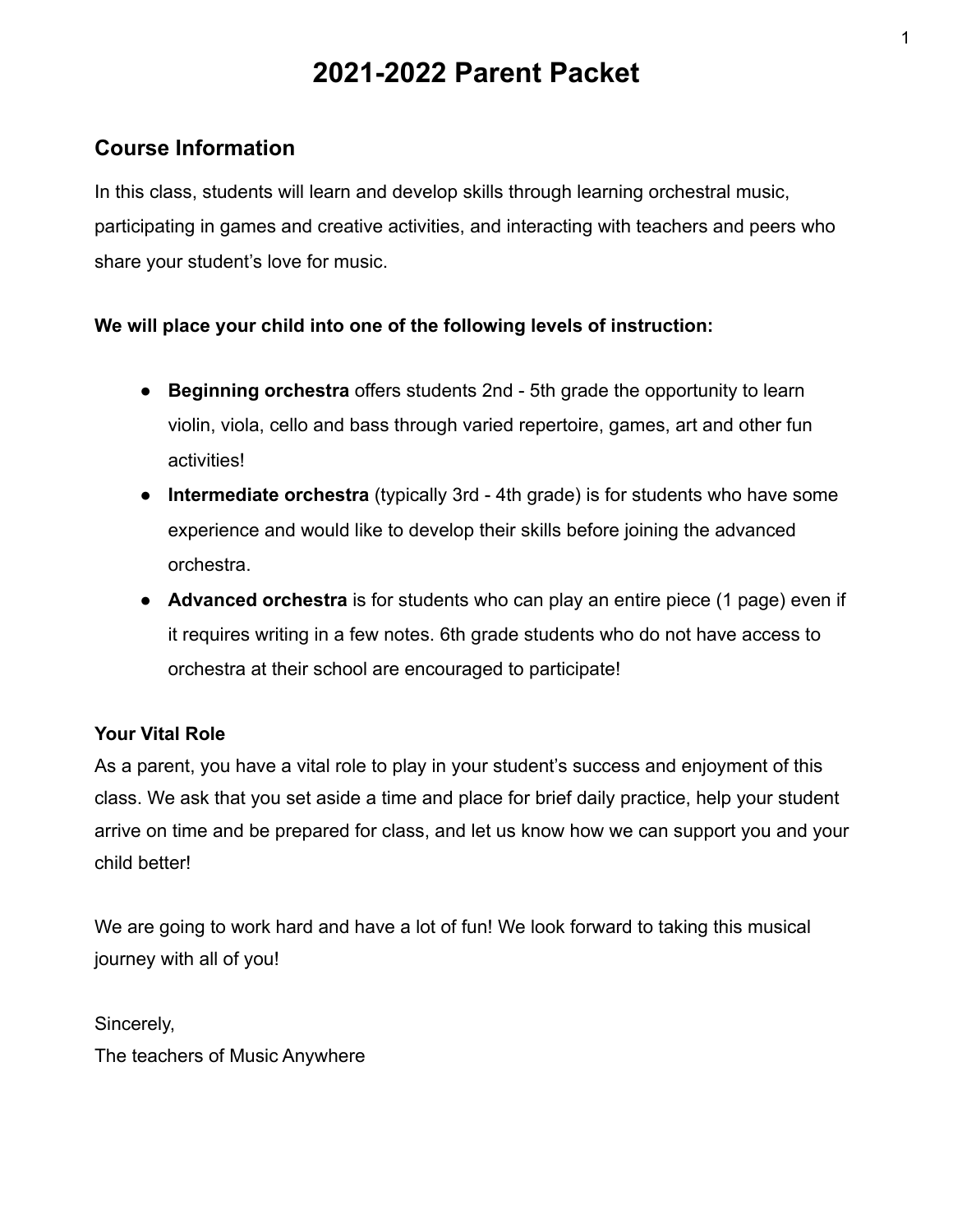## **Class Times & Locations**

**Durango** Mon & Wed 4-5pm La Plata County Fairgrounds, Exhibit Hall Emily Huntsman & Dennon JOnes Instructors

Bayfield Tues & Thurs 4-5pm Bayfield Intermediate School, Room 160 Tiffany Biles, Instructor (until return of Mr Usinowicz)

> Florida Mesa (violin only) Tues & Wed 2:45-3:45 Florida Mesa Elementary Music Room Anne Newman, Instructor

Needham (Violin ONLY) Mon & Wed 3-4pm Needham Elementary Music Room Allison Whiteside

*Classes will not occur on national holidays, snowdays, or any other days when your class venue is closed.*